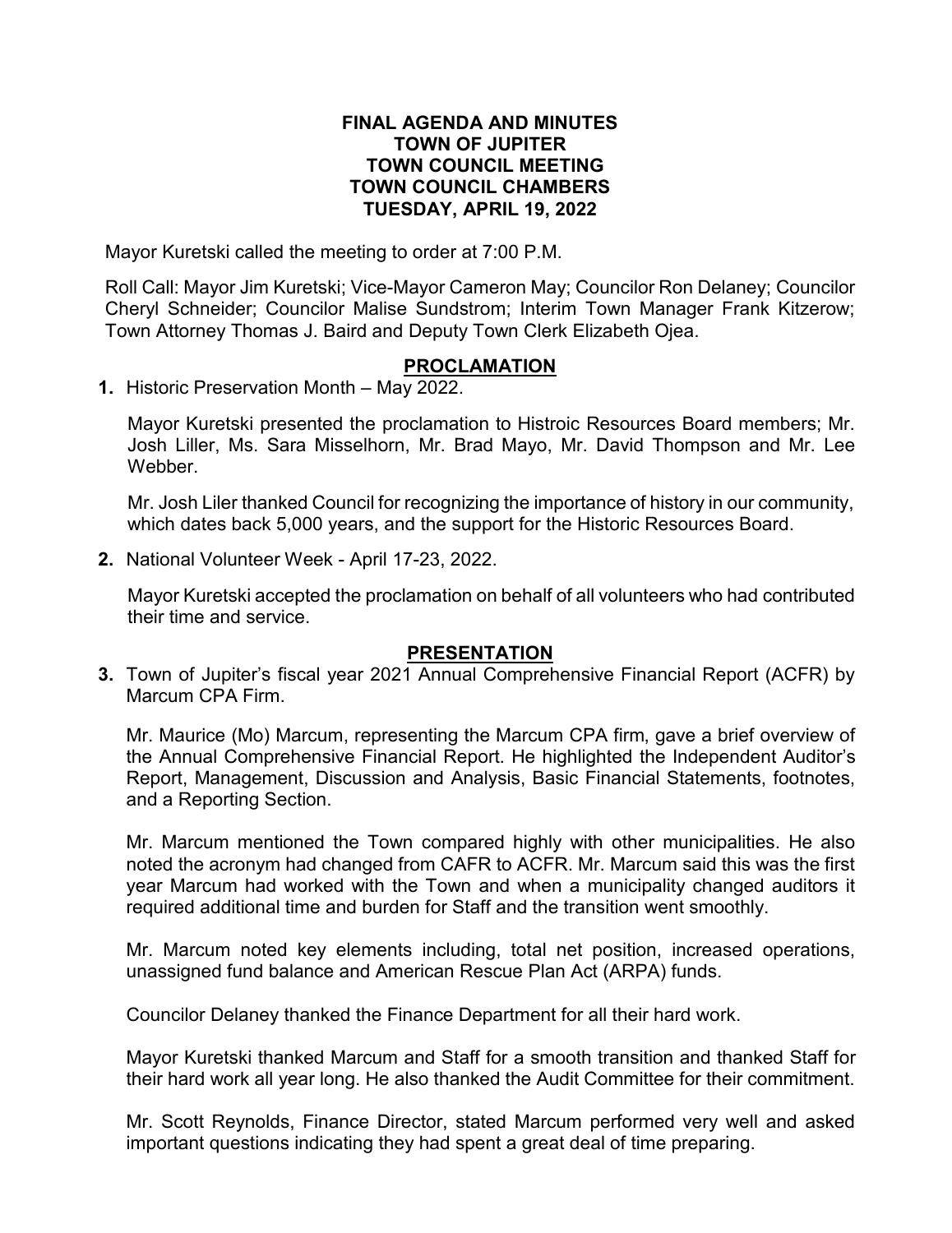## **CITIZEN COMMENTS**

Ms. Linda Otto, resident of West Riverside Drive, asked Council again about an illuminated speed limit sign on Riverside Drive.

Mr. Wayne Posner, resident of Carina Drive and past Council member, congratulated the new Council and Mayor. He discussed the Sims House being nationally recognized as a historic home in the Town with adaptive re-use. He also asked Council to revisit the widening of Dolphin Road.

Ms. Vivien McLean-Bunce, resident of 23<sup>rd</sup> Court and representing the Jupiter Inlet Foundation, gave an update on the action plan for vulnerable seagrass areas with informational markers. She stated two additional areas of concern had been located in Sawfish Bay and west of the bridge near Bird Island. She thanked Council for their continued support.

Ms. Penny Payne, resident of 126<sup>th</sup> Terrace, requested a roundtable discussion between the Art Committee and Council; continued funding for the Shakespeare Festival; and suggested more studies into the infrastructure for the 40-bed hospital near Island Way.

## **MINUTES**

**4.** April 5, 2022 Town Council Meeting Minutes.

Councilor Delaney moved to approve the April 5, 2022 Town Council Meeting Minutes; seconded by Vice-Mayor May; motion passed.

| Kuretski | May  | Delaney | Schneider | Sundstrom |
|----------|------|---------|-----------|-----------|
| Yes      | Yes. | Yes     | Yes       | Yes       |

## **CONSENT AGENDA**

All items listed in this portion of the agenda are considered routine by the Town Council and will be enacted by one motion. There will be no separate discussion of these items unless a Councilor or citizen so requests; in which event, the item will be removed and considered at the beginning of the regular agenda.

- · Councilor Schneider pulled item 6.
- · Mr. Becky Rose and Mr. Frank Scotti removed item 6.

Councilor Schneider moved to approve the Consent Agenda, as amended; seconded by Councilor Sundstrom; motion passed.

| Kuretski | May | Delaney | Schneider | Sundstrom |
|----------|-----|---------|-----------|-----------|
| Yes      | Yes | Yes     | Yes       | Yes       |

# **PUBLIC BUSINESS**

- **5. Resolution 21-22,** Approving contract award recommendation to Hinterland Group, Inc. for Island Way well site development improvements re-bid (W2011B2) for site development of three Floridan Aquifer well sites (RO14, RO15 and RO16), and four Surficial Aquifer well sites (SA58, SA59, SA60 and SA62) in the amount of \$818,000.
- **6. Resolution 27-22**, Approving award EPW 2022-04 to FG Constructions, LLC for the A1A and Jupiter Beach Road roundabout in the amount not to exceed \$1,160,490.31. **MOVED TO REGULAR AGENDA**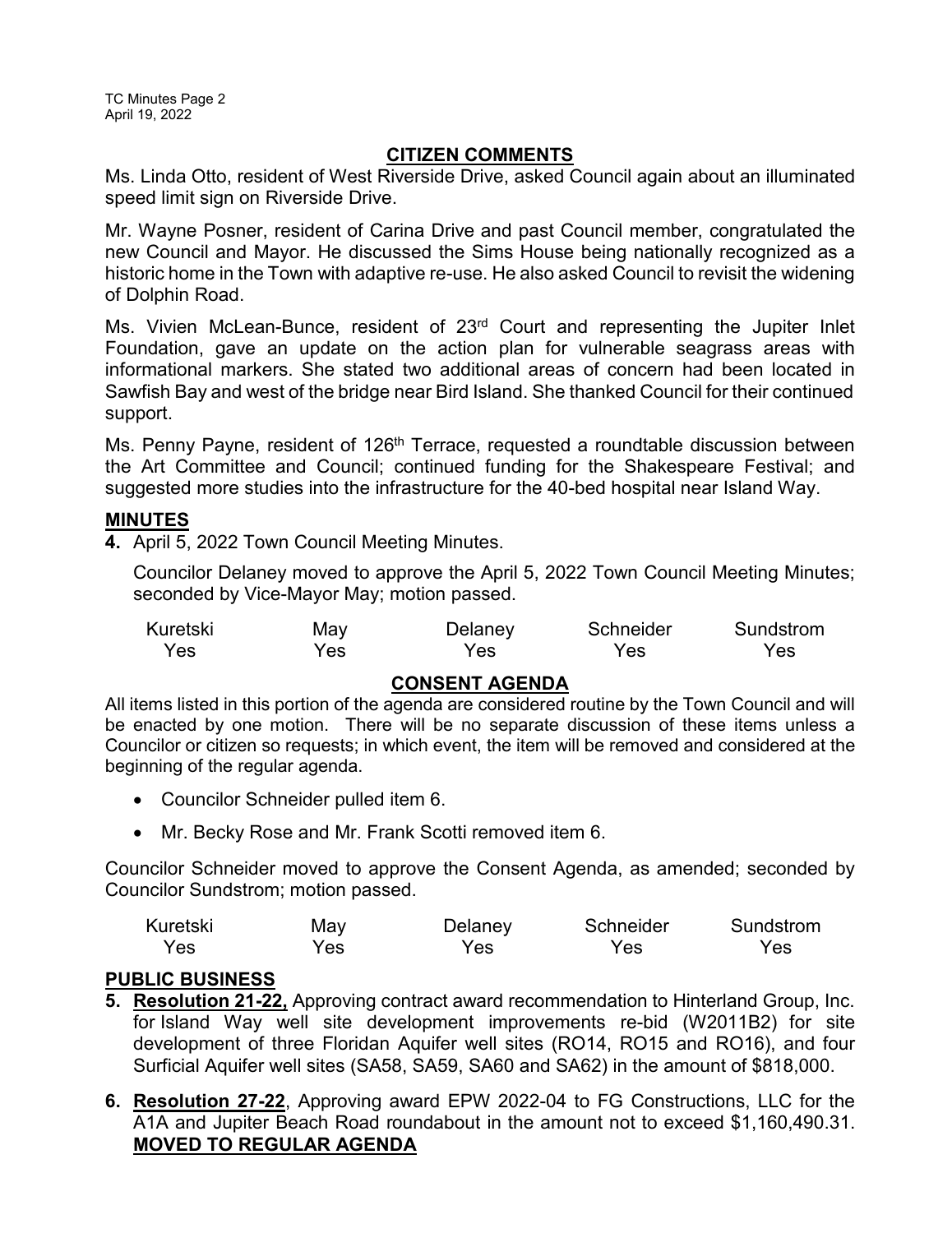### **CONSENT AGENDA**

## **PUBLIC BUSINESS**

- **7. Resolution 34-22,** Approving contract award recommendation to Florida Design Contractors, Inc., for removal and replacement of existing filter media in six horizontal pressure filter cells at the Nanofiltration Plant pretreatment facility for the base bid amount of \$855,000, and an amendment of the Community Investment Program (CIP) project budget to \$955,000.
- **8. Resolution 41-22,** Approving fiscal year 2022 mid-year budget amendments.
- **9. Resolution 42-22,** Approving the contract renewal of EPW 2021-06, with Southwide Industries, Inc. for annual striping in an amount not to exceed \$132,641.82.
- **10.**Approving a non-exclusive Licensing Agreement for off-site parking on Town-owned land for the Bayside Building located at 1001 Alternate A1A, south of Sawfish Bay Park.
- **11.**Approving the Town Council Strategic Planning Workshop Meeting, Thursday, April 26, 2022 at 6:00 PM in the Council Chambers.

## **ITEM REMOVED FROM CONSENT AGENDA TO REGULAR AGENDA**

**6. Resolution 27-22**, Approving award EPW 2022-04 to FG Constructions, LLC for the A1A and Jupiter Beach Road roundabout in the amount not to exceed \$1,160,490.31.

Ms. Becki Rose, resident of North A1A, felt the intersection functioned safely and thought adding a roundabout would be unsafe for cyclists and drivers. She suggested opening Parkway Street to Dubois Park which would significantly decrease traffic in the area as well as open an additional evacuation route.

Mr. Frank Scotti, resident of North A1A, felt with a roundabout, larger trucks would be unable to navigate the south entrance to Jupiter River Park. He was also concerned with emergency vehicles being able to enter.

Mayor Kuretski said at the previous Community Redevelopment Agency (CRA) Meeting he felt there was somewhat of a consensus in support of the roundabout but there was a matter of timing on re-bidding the project.

Vice-Mayor May agreed the project would be delayed based on the high bid received and the lack of support from some residents. He said he would like to see more information on the ingress and egress for Jupiter River Park.

Mr. Baird advised it was an action item so if Council were to take action it would be appropriate to have a discussion and presentations. If Council did not want to move forward at this time and gather information for later they should either not take any action on the Resolution or deny the Resolution.

Council asked Staff to work on reporting design clarifications.

Councilor Delaney motion to deny Resolution 27-22; seconded by Vice-Mayor May, motion to deny passed.

| Kuretski | May | Delaney    | Schneider | Sundstrom |
|----------|-----|------------|-----------|-----------|
| Yes      | Yes | <b>Yes</b> | Yes       | Yes       |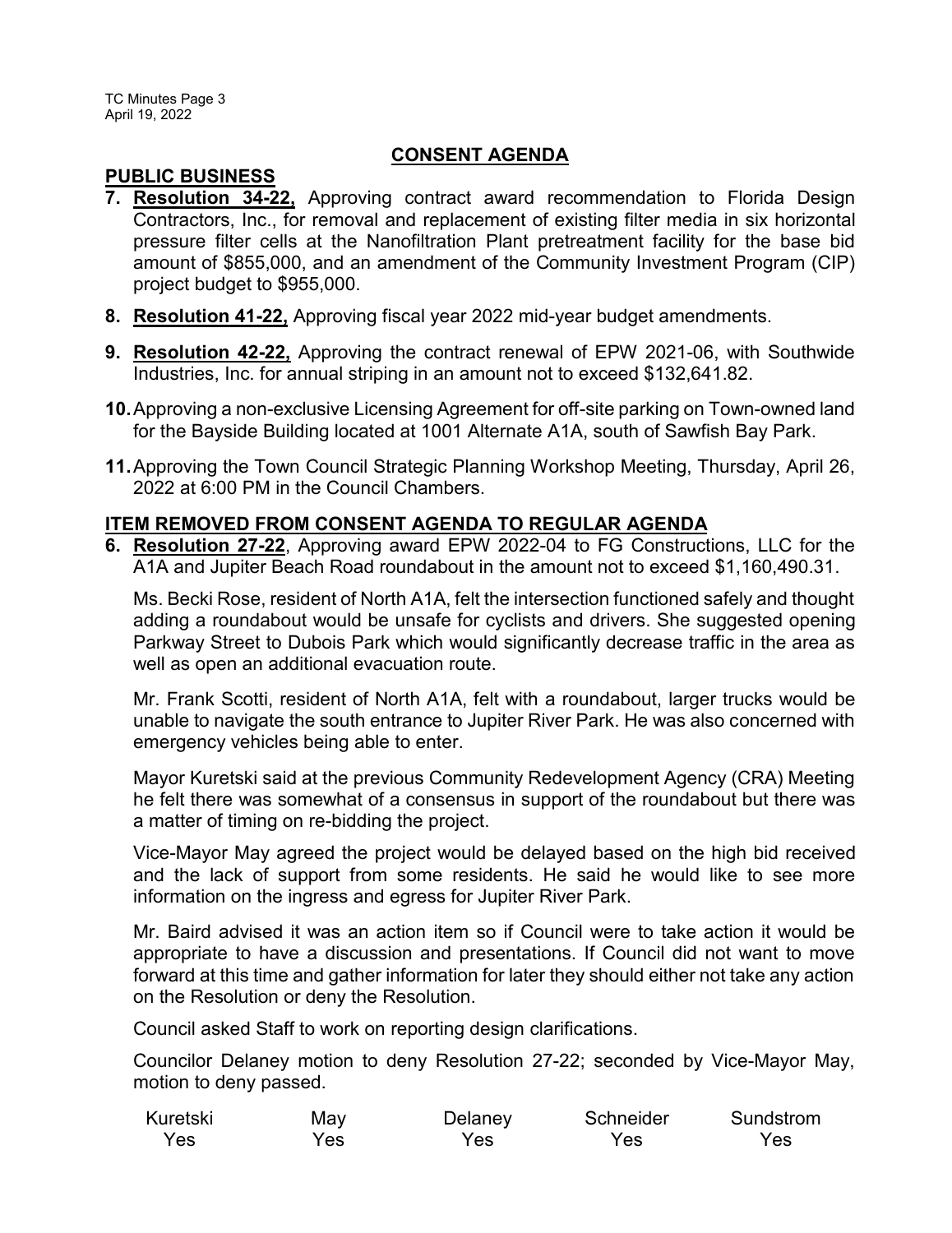TC Minutes Page 4 April 19, 2022

#### **REGULAR AGENDA**

#### **PUBLIC BUSINESS**

**12.**Approving Town Council Community Donation Program for 2022.

Ms. Satu Oksanen, Neighborhood Services Manager, mentioned the history of the program, the parameters, and stated the budget was \$25,000. She noted 15 eligible applications were received totaling \$123,775.

Mr. Brian Murillo, resident of Pinegrove Avenue and Senior Patrol Leader Boy Scout with Troop 774, noted his application had been ruled ineligible because he was an individual and not a nonprofit organization. He said the funds would go toward Jupiter First Church's Troop 774's garden project at Jupiter Elementary School. He asked Council to grant his funding request.

Ms. Penny Payne, Art Committee Member, spoke in support of the Shakespeare Festival as an applicant for a donation.

Mayor Kuretski said expectations may need to be realigned. He noted when he supported the Jupiter Inlet Foundation seagrass projects as part of a strategic initiative, he never expected that funding to come from the charitable donation program. Mayor Kuretski felt there was a disconnect in expectations and the process should be made more clear for applicants.

Councilor Sundstrom also questioned expectations and why the requests were far over budget. She felt a cap was necessary and criteria needed to be clarified. She wanted to be mindful it was tax payer money.

Councilor Delaney asked if the amounts were given by the applicants. Ms. Oksanen said yes.

Councilor Schneider and Mayor Kuretski questioned the Loggerhead Marine Life Center request and felt there had been some concerns with the organization.

Mayor Kuretski noted Council should be careful on policy decisions using tax payer dollars and what types of organizations were chosen.

Council discussed each request and made recommendations. The final amount given across the 15 organizations was \$75, 800.

Vice-Mayor May moved to approve the Town Council Community Donation Program for 2022, as amended; seconded by Councilor Sundstrom.

| Kuretski | May  | Delaney | Schneider | Sundstrom |
|----------|------|---------|-----------|-----------|
| Yes      | Yes. | Yes     | Yes       | Yes       |

**13.**Selection of Town of Jupiter Vice-Mayor 2022-2023.

Councilor Schneider moved to select Councilor Delaney as Town of Jupiter Vice-Mayor 2022-2023; seconded by Vice-Mayor May.

| Kuretski | May | Delaney | Schneider | Sundstrom |
|----------|-----|---------|-----------|-----------|
| Yes      | Yes | Yes     | Yes       | Yes       |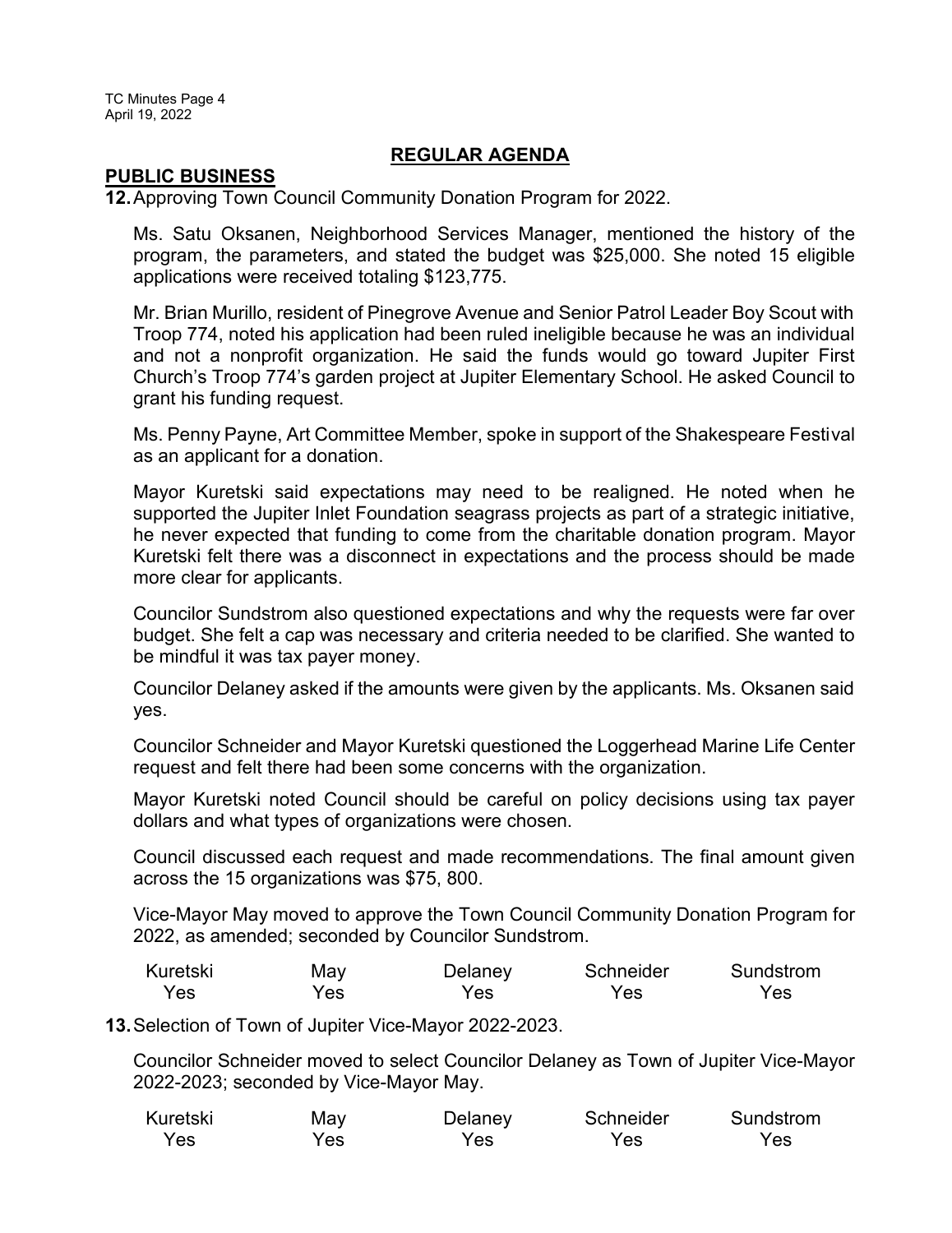TC Minutes Page 5 April 19, 2022

#### **REGULAR AGENDA**

#### **PUBLIC BUSINESS**

**14.**Review of preliminary Guaranteed Maximum Price (GMP) for the construction of the new Town Hall building and Value Engineering options to reduce the GMP.

Mr. Rob Castrovinci, Engineer for Song and Associates, gave a brief presentation the current site plan and different views of the project. He asked for Council's opinion on a balcony area and provided different site lines of the area for them to consider.

Mr. Jon Tori with Kaufman Lynn Construction, discussed the Guaranteed Maximum Price (GMP) proposal details; value engineering alternatives, and cost savings.

Mr. Michael Villella, Chief Financial Officer, discussed the funding plan and said he would return with final numbers, including cost savings.

Mr. Wayne Posner, resident of Carina Drive, suggested reducing the building size by 2,000 square feet. He said it could save the Town approximately \$1 million dollars.

Ms. Carol Watson, resident of Chasewood Drive, felt the Town shouldn't take anything off the building or cut corners, the residents deserved a beautiful building.

Councilor Sundstrom asked about previous discussions regarding the American Rescue Plan Act (ARPA) funds.

Mr. Villella stated he had suggested the possibility of using \$2 million dollars of ARPA funding for the project but there were significant federal regulations with a project that exceed \$10 million dollars in costs. The federal regulations would add more in administrative costs to the project. The ARPA funds were elected to be used on other projects.

Mayor Kuretski noted there was 10 to 15 percent price increase which was not unreasonable.

Mr. Tori clarified the Town received at least three quotes for each aspect of the project.

Ms. Schneider believed the information center needed to be placed more towards the front.

Mr. Castrovinci stated the information center had been moved within the line of site of both entrances.

Ms. Schneider asked if there was anything that could be done to improve the parking in front for those going to the Community Center.

Mr. Villella stated the Town could designate spaces.

Councilor Schneider said her concern was for seniors who had trouble getting into the Community Center.

Mr. Castrovinci stated additional spaces could be added.

Council unanimously agreed to proceed.

Interim Town Manager Kitzerow excused himself from the dais. Ms. Kate Moretto, Senior Director, External Customer Service, took his place as representative.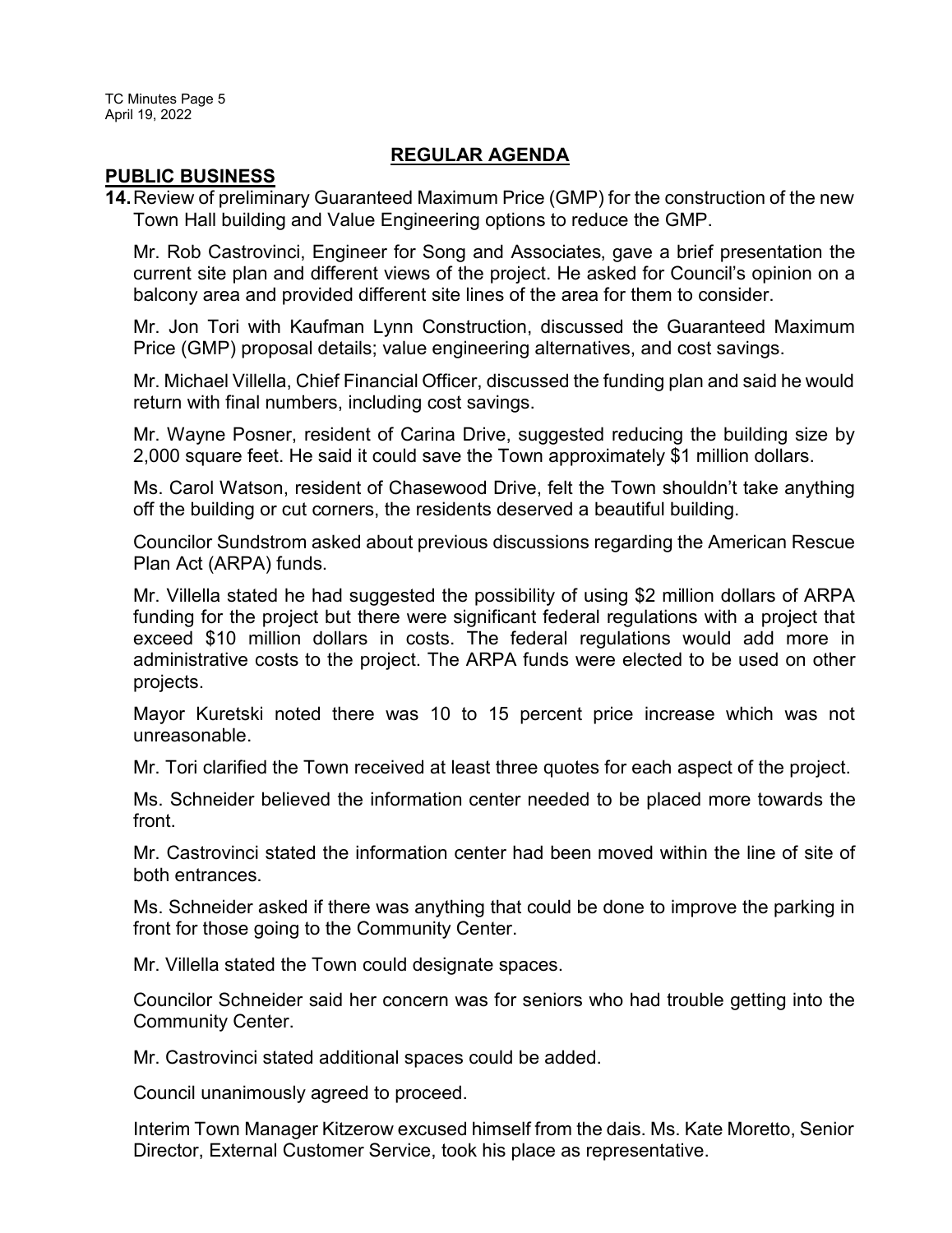TC Minutes Page 6 April 19, 2022

#### **REGULAR AGENDA**

#### **PUBLIC BUSINESS**

**15.**Town Council selection for the top Town Manager Candidates to move forward to inperson interviews.

Ms. Donna Higginbotham with Mercer Group Florida, reviewed the history of the search, the nine recommended applicants, and the top three selected by Council. She recommended completing a two-day interview process with the top three candidates.

Mr. Wayne Posner, resident of Carina Drive, stated he recommended Mr. Frank Kitzerow for Town Manager.

Ms. Higginbotham stated the top three candidates were Mr. Scott Andrews, Mr. Dale Dougherty, and Mr. Frank Kitzerow.

Councilor May suggested moving forward with Mr. Kitzerow since four of the Council members selected him as their top choice.

Councilor Sundstrom agreed and mentioned she had spent an hour interviewing each candidate.

Vice-Mayor Delaney stated Council should complete the back ground checks for full transparency.

Councilor Schneider mentioned after speaking with Mr. Kitzerow she concluded he was the right person for the position.

Vice-Mayor Delaney motioned to hire Mr. Frank Kitzerow as Town Manager; seconded by Councilor Schneider.

| Kuretski | Delaney | May | Schneider | Sundstrom |
|----------|---------|-----|-----------|-----------|
| Yes      | Yes     | Yes | Yes       | Yes       |

#### **REPORTS TOWN ATTORNEY**

· Collective Bargaining Agreement (CBA) – Mr. Baird noted a regulator, Brett Schneider, was brought in on a temporary basis to help with an arbitration that was going on. He now recommended bringing on his partner, Mr. Mike Gore, to handle the CBA as lead attorney.

Councilor Schneider questioned changing CBA attorneys. Mr. Baird said he had always been involved as the Town attorney so he didn't consider it a change and Mr. Schneider had only been involved in initial discussions of the CBA.

Mayor Kuretski, Councilor Delaney and Vice-Mayor May said they would be fine with the change.

Vice-Mayor May moved to replace Mr. Schneider with Mr. Gore to handle negotiations; seconded by Councilor Delaney.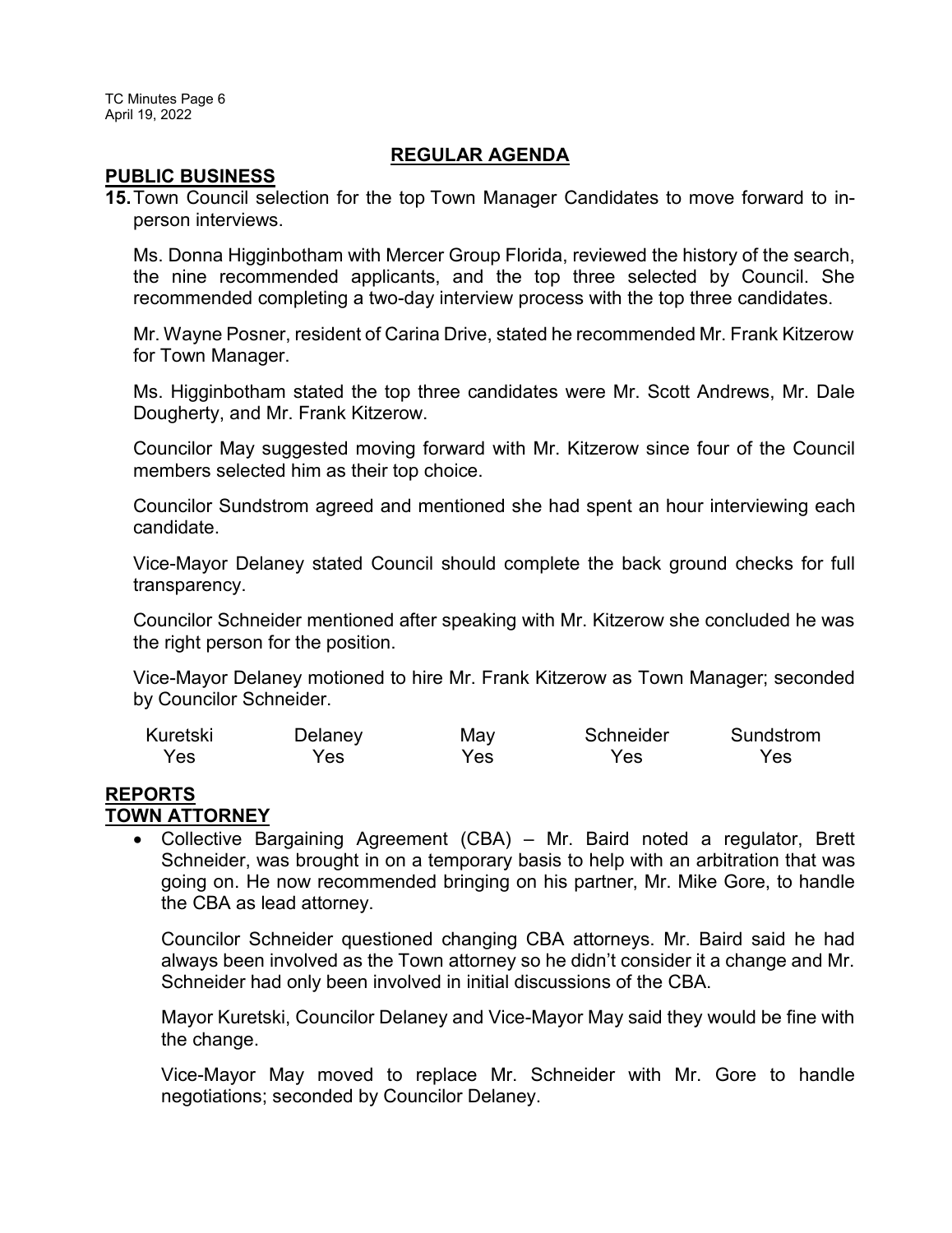TC Minutes Page 7 April 19, 2022

### **REPORTS TOWN ATTORNEY**

Ms. Nikki Carpenito, Senior Director, Internal Customer Service, said there had already been two negotiation sessions that had gone really well and suggested Council speak with Mr. Kitzerow and Staff for more information. She indicated Staff would not recommend changing attorneys at this time.

Mr. Baird noted the Town Charter gave the Town Attorney responsibility for recommending legal counsel. He said he was not comfortable with the situation because he had not been involved in the initial discussions.

Councilor Schneider said she would like know a little more and get Staff's and the Town Manager's perspectives.

Vice-Mayor May withdrew his motion.

Councilor Sundstrom said she would like a briefing for more information.

Councilor Delaney and Mayor Kuretski said they were comfortable with the Town Attorney's recommendation.

Vice-Mayor May stated due to the questions he would like to defer the decision to the next meeting.

### **TOWN MANAGER**

· Draft Letter to the Army Corps of Engineers – Ms. Moretto reminded Council they had been given the letter regarding the reconstruction of the Suni Sands Boat House and the potential impact on the environment. She said Staff was planning to send the letter soon.

Councilor Schneider said she thought the letter was good. Vice-Mayor May and Councilor Sundstrom thanked Ms. Moretto.

Mayor Kuretski asked her to mention Johnson seagrass and its significance, in the letter.

#### **REPORTS TOWN MANAGER**

- Root Mitigation update Ms. Moretto noted the update was included in the previous weekly Town Manager Report.
- · Business Community Liaison's Office Ms. Moretto stated a web page had been created and Mr. Roger Held, Building Director, and his Staff were working to meet the needs of the business community.

Vice-Mayor May thanked the management team for putting that together and he had already heard good things from some businesses.